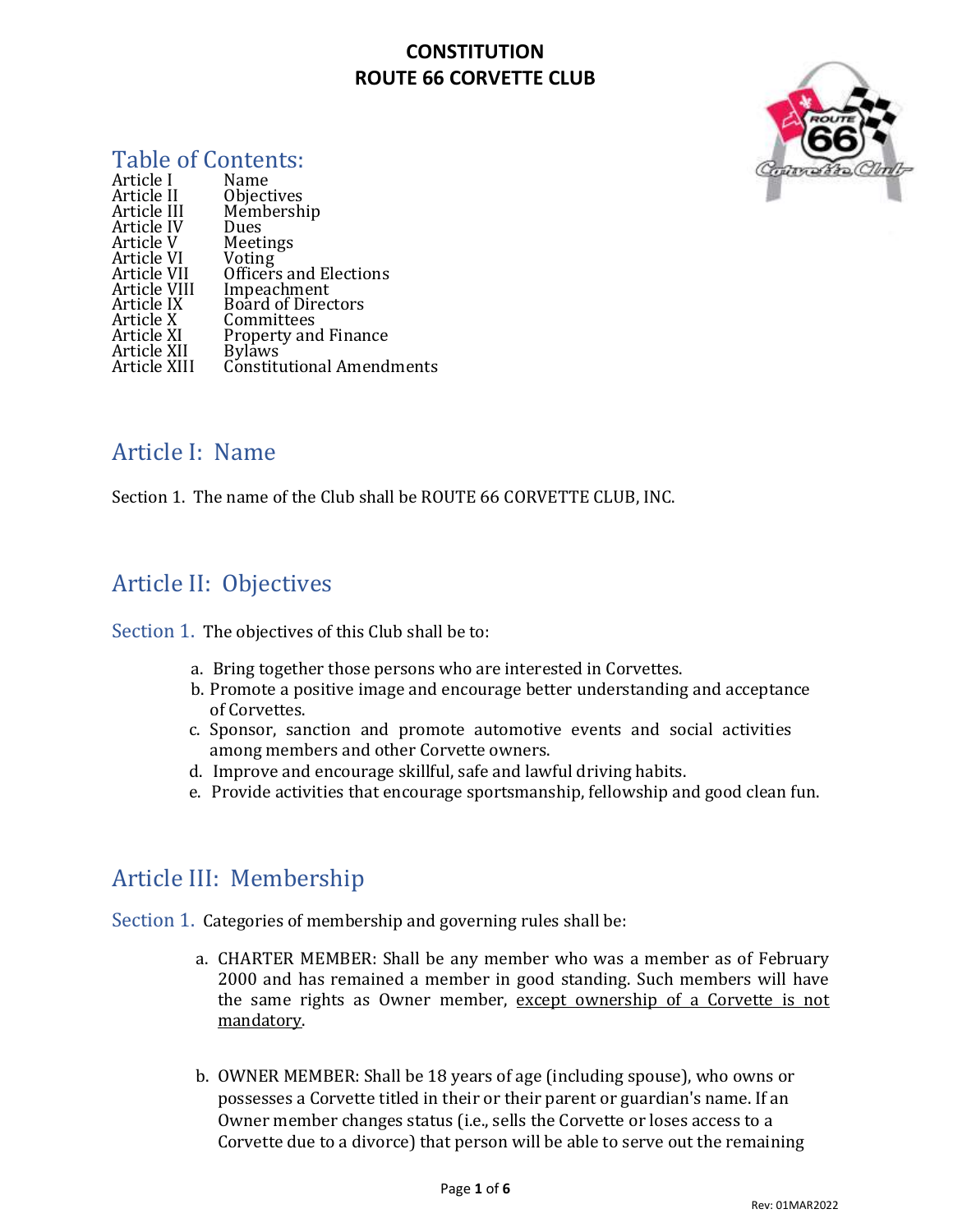portion of that fiscal year and be allowed to join one additional year as an Owner member.

- c. ENTHUSIAST MEMBER: Shall be 18 years of age or older. This membership is open to anyone who is a Corvette Enthusiast. Enthusiast member need not comply with Corvette ownership.
- d. HONORARY MEMBER: Those persons or organizations whose interest in, support of or contribution to the Club merits such recognition. Honorary memberships are granted after a simple majority vote of the Club members and are terminable as defined in the Bylaws, Section 2 and in the Standing Rules, Section 10. Dues shall be paid in accordance with Section 3, Paragraph a. and b. of the Bylaws.
- e. YOUTH MEMBER: A person that is sponsored by a Primary member and who is between the ages of 16 and 21 years of age, or between the ages of 16 and 25 and also a Full Time Student whose mailing address will be the same as the Primary, upon approval of the application, payment of required dues, and the information entered into the data base the applicant shall become a Youth member. They shall be entitled to all rights and privileges of Spouse/Companion membership, except the right to hold National or Regional office.
- f. NCCC MEMBERSHIP: All Route 66 Charter, Owner, Enthusiast and Youth Members must be members in good standing of the National Council of Corvette Clubs.
- Section 2. Suspension or revocation of membership (membership as established by Article III above) shall be in accordance with Section 2 of the Bylaws.
- Section 3. The term of the Club membership shall be from January 1 of each year through December 31 of the same calendar year.

## Article IV: Dues

- Section 1. Dues shall be payable in full by the end of the October business meeting in each calendar year, or at the time an applicant is accepted for membership. Applicants accepted into membership after June 30 shall be considered paid in full for the succeeding calendar year.
- Section 2. The amount of, and the liability for the payment of dues, shall be established in the Bylaws, Section 3, Paragraph a and b.
- Section 3. There shall be no refund of dues as a result of resignation, revocation, suspension, or change in membership category during the current year.

## Article V: Meetings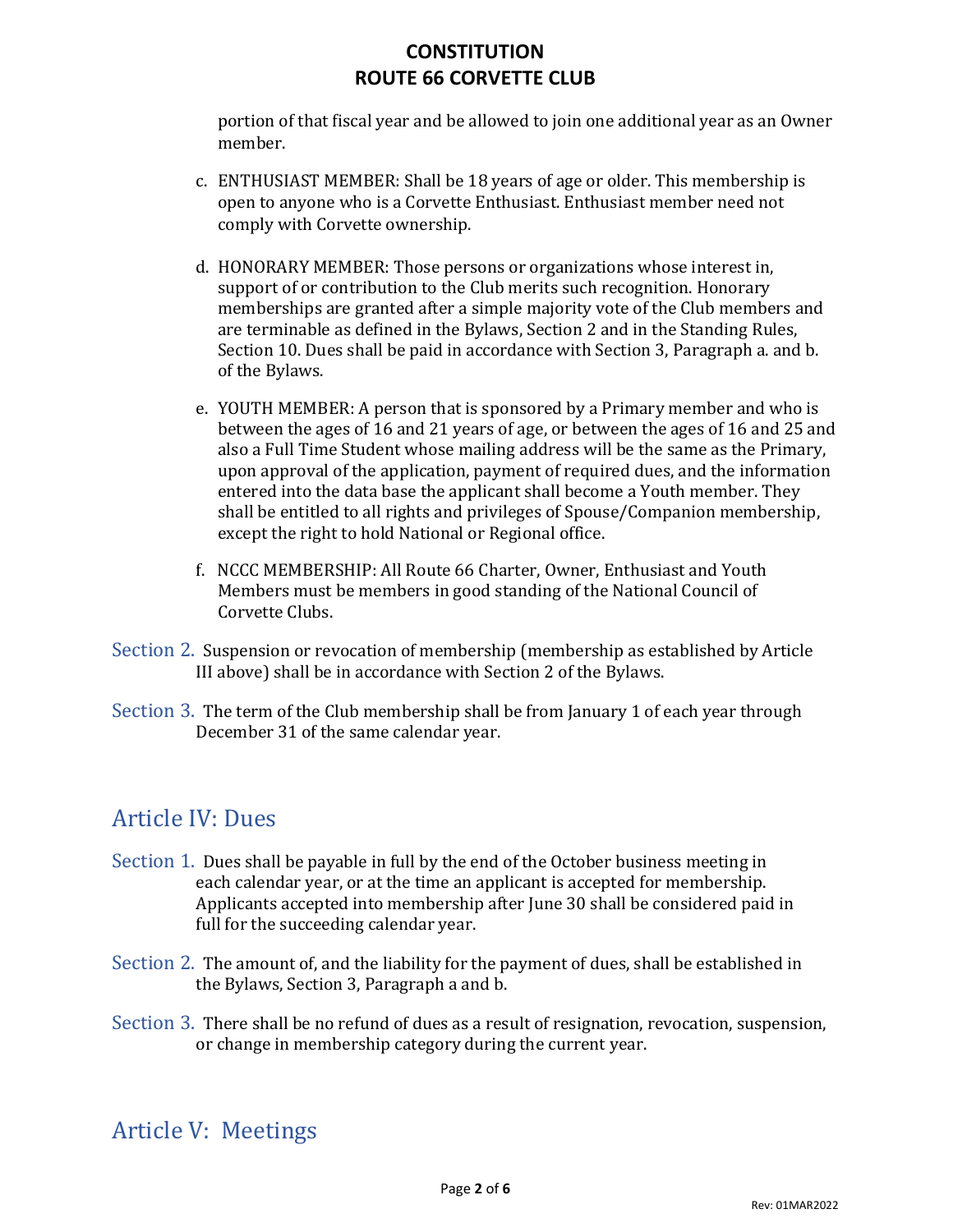- Section 1. General membership meetings shall be held once a month, except in the month of December, at a place and time designated by the membership. Special (general membership) meetings may be called as needed by the President or a majority of the Board of Directors.
- Section 2. The order and conduct of business at the meeting shall be established in accordance with Section 4 of the Bylaws.
- Section 3. An Officers' Transition Meeting will be held once a year between the election of new Officers and the next scheduled general membership meeting. The purpose of this meeting will be to provide smooth transition of duties from the outgoing to the incoming elected Officers. A sharing of "lessons learned" and discussion of any open issues is expected to held at this meeting. The activities and the membership makeup of all committees will be discussed at this meeting. This meeting is to be open for attendance to all members but voting on any issues will be limited to the incoming elected Officers and Board of Directors.
- Section 4. The Board of Directors shall meet a minimum of two times annually. The Transition Meeting will not be included in the required two annual meetings.

## Article VI: Voting

Section 1. All paid Owner members, Enthusiast members, Youth members and Charter members in good standing shall be entitled to vote.

## Article VII: Officers and Elections

- Section 1. The elected officers of the Route 66 Corvette Club, Inc. shall be President, Vice-President, Secretary, Treasurer, Governor, and the three (3) elected Directors, each of whom shall be at least 18 years of age at the date of election. The President, Treasurer, Governor and one elected Board of Directors member will be elected in even numbered years to serve in the next two consecutive years. The Vice-President, Secretary and two elected Board of Directors members will be elected in odd numbered years to serve in the next two consecutive years. The immediate past President following the CY 2009 will serve on the Board of Directors until there is a new past President.
- Section 2. The elected officers shall be elected at the November business meeting and be installed at a time and place designated by the Board of Directors.
- Section 3. No person shall be permitted to hold more than one elected office concurrently.
- Section 4. Only Owner members or Charter members shall be qualified to hold an elected office.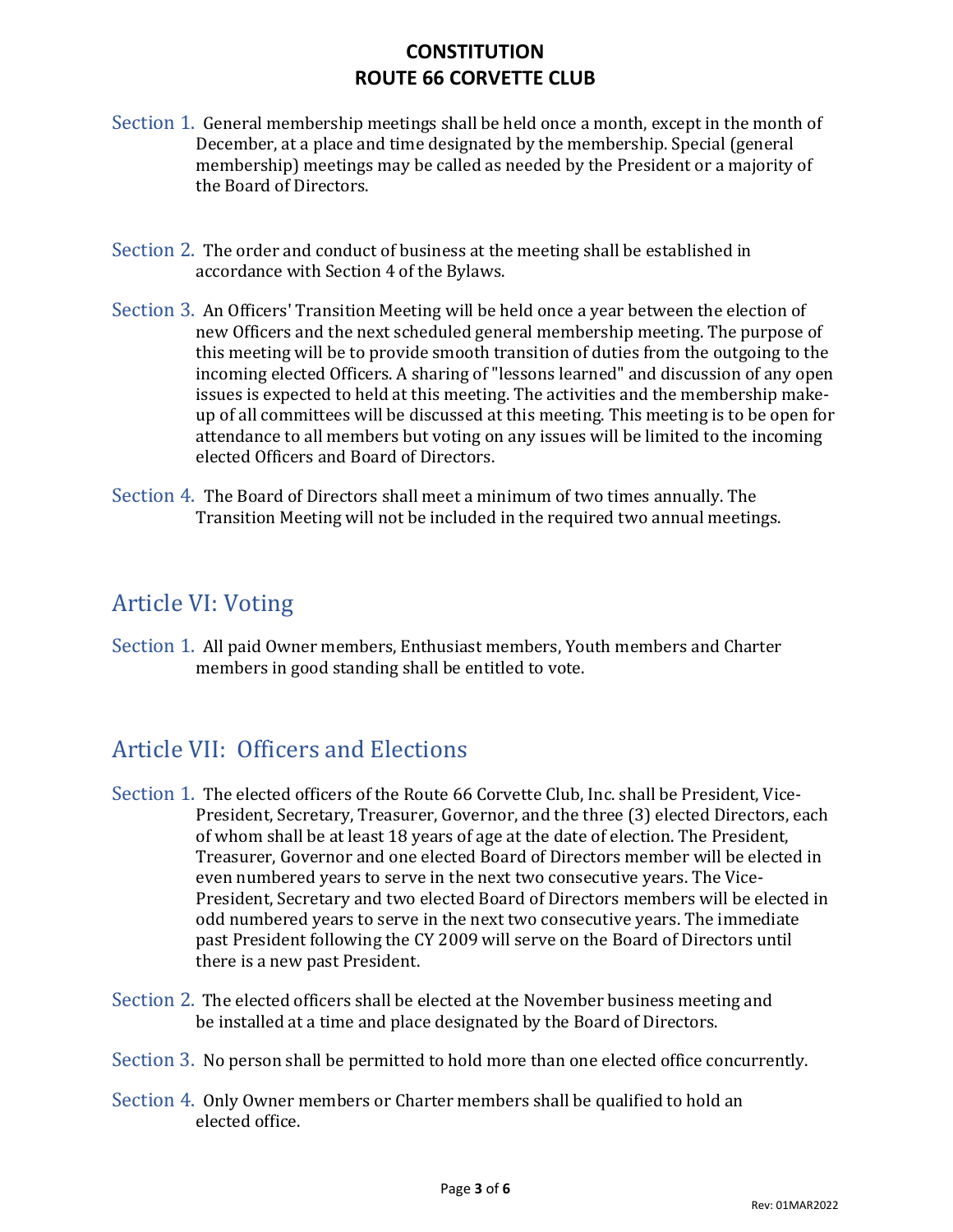- Section 5. In the event any elected office is vacated during the year, the Board of Directors shall appoint any Owner member or Charter member to temporarily perform the functions of the vacated office. The President or acting President shall hold a special election within the next sixty-day period for the general membership to elect an Owner member to serve the unexpired term.
- Section 6. Rules and procedures of nominating and electing the elected officers of the Club shall be established in the Bylaws, Section 5.
- Section 7. The general duties and responsibilities of the Club officers shall be set forth in the Bylaws, Section 6.

# Article VIII: Impeachment

- Section 1. Motions to impeach an officer of the Club may be made by any member and shall be presented in writing to the Board of Directors. Such motions shall set forth the basis for impeachment.
- Section 2. The Board of Directors shall make an investigation of the charges set forth in the motion for impeachment. The written findings of the Board of Directors and its recommendations basis thereon shall be presented to the members. The officer sought to be impeached shall not take part in the investigation; however, he/she shall be permitted to respond to the charges set forth in the motion for impeachment during a regularly scheduled business meeting of the membership.
- Section 3. Impeachment of any officer shall require a simple majority ballot vote of the voting members present at the regularly scheduled business meeting. The Board of Directors shall notify members at least ten days prior to such meeting that the notion for impeachment will be voted upon.

## Article IX: Board of Directors

- Section 1. The Board of Directors shall be comprised of:
	- a. Elected officers of the Club (5)
	- b. Elected Directors (3)
	- c. Immediate Past President (1)
- Section 2. The Board of Directors shall be presided over by a Chairperson, who shall be the Vice-President of the Club. In his absence, the Board shall be presided over by a Chairperson who shall be appointed by the President of the Club.
- Section 3. The Board of Directors shall meet at a time and place designated by the Chairperson, and the Secretary thereof shall make a report to the members at the next regular meeting. All minutes and proceedings from the Board of Directors meeting shall be published in the following month's newsletter. Such reports shall be subject to discussion and review by the members, if so proposed, by motion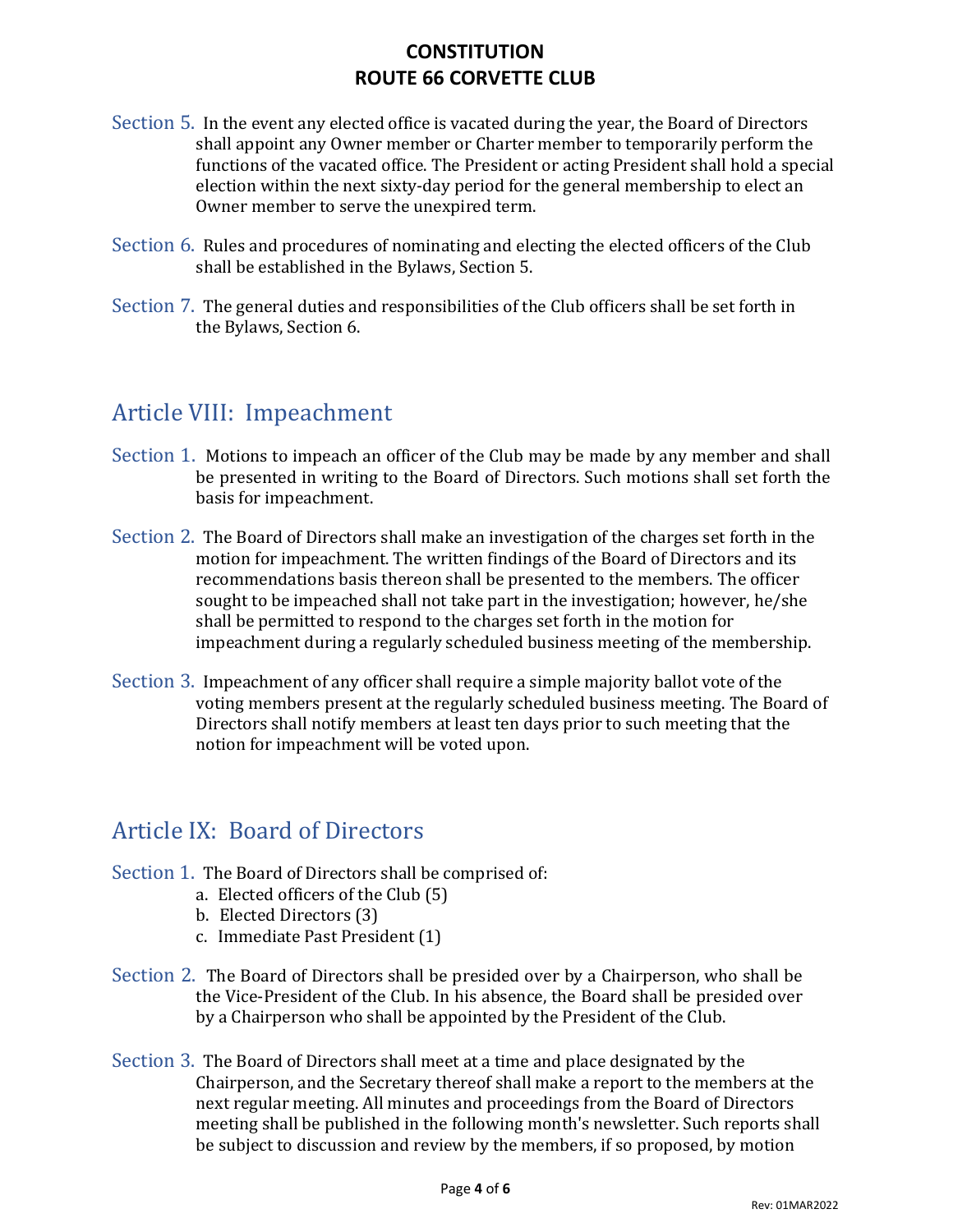from the floor and supported by the majority vote of the members present at the meeting. A majority of the Board of Directors must be present for an official meeting.

- Section 4. Board meetings shall be open to any member of the Club, but such attendance shall be without rights of motion or vote.
- Section 5. The Board of Directors is authorized to and shall perform the functions as set forth in the Bylaws, Section 7.

#### Article X: Committees

- Section 1. Committees may be established, combined with each other, activated, or deactivated at the discretion of the Board of Directors or President. A list of committees is contained in the Standing Rules, Section 11.
- Section 2.a. The Board of Directors or President (ref.; Bylaws, Section 6.) shall appoint committee Chairpersons to serve at their discretion.
	- b. Each committee Chairperson shall be an Owner or Charter member, and they shall appoint at least one other committee member, unless directed otherwise by the Board of Directors or President.
	- c. Each committee shall meet as scheduled by the Chairperson and shall report at regular meeting and/or Board meetings as directed.
- Section 3. The general functions and responsibilities of each permanent committee shall be set forth in the Standing Rules, Section 11; however, temporary additional functions and responsibilities may be assigned to such committees as the elected officials deem necessary and appropriate.

## Article XI: Property and Finance

- Section 1. All property of the Club shall be in the Club's name.
- Section 2. If the Club disbands, the property and assets of the Club shall be donated to the USO of Missouri.

Section 3. All funds belonging to the Club shall be deposited in a bank of the Treasurer's choice.

- Section 4. The Treasurer or the President shall sign checks and other orders for payment of monies in the name of the Club.
- Section 5. The Treasurer shall give a summary of finances to the Club at each business meeting. An itemized Treasurer's report shall be published monthly in the newsletter.